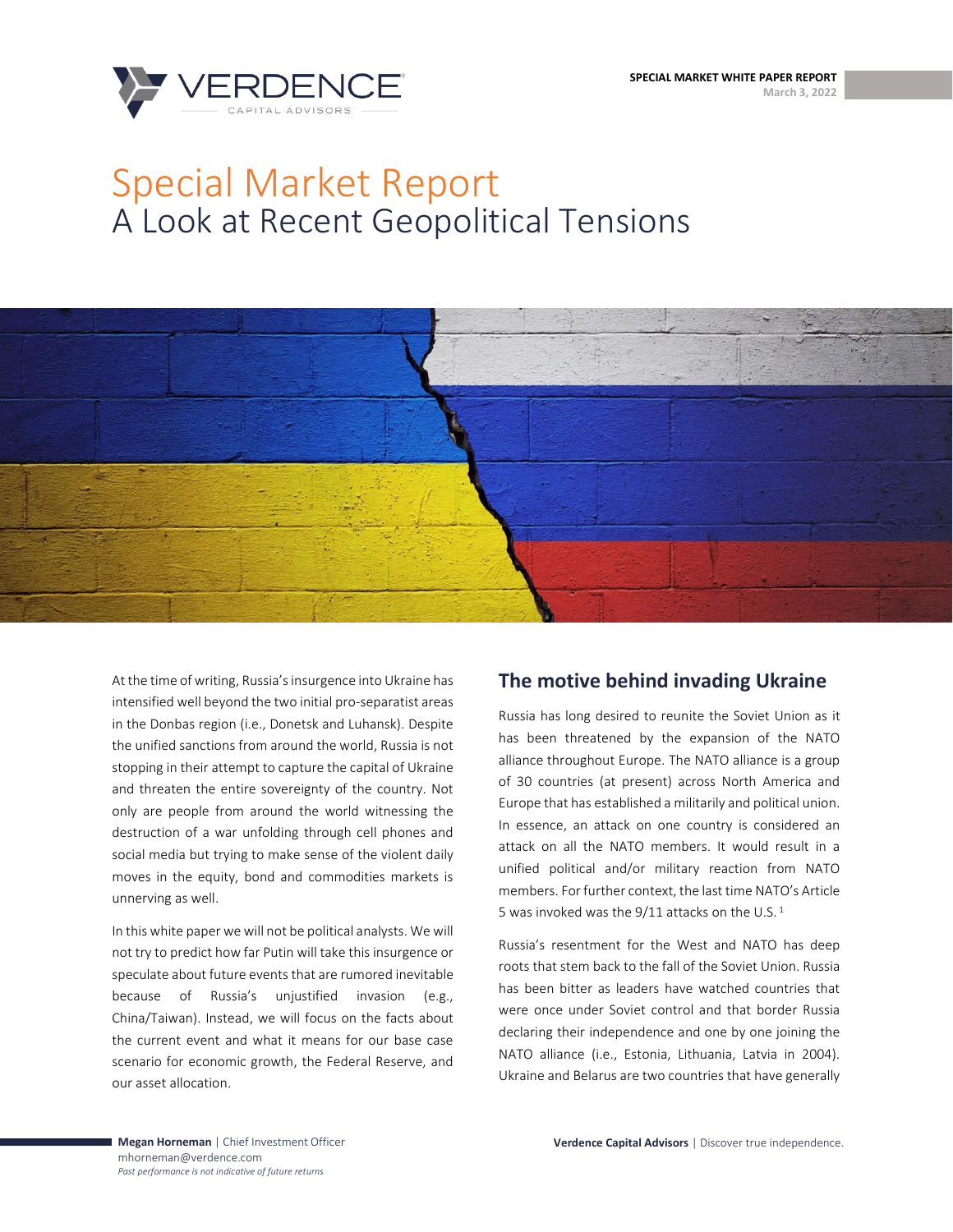been allies of Russia and even established governments that were pro-Putin. However, after Russia's unjust annexation of Crimea (in 2014) the Ukrainian government expressed its desire to join the NATO alliance. Ongoing corruption and prior Ukrainian government's Russian ties ultimately led to the election of Voldodymyr Zelensky in 2019. Zelensky won by a landslide as citizens of Ukraine welcomed his anti-corruption campaign and his lack of being entwined in crooked political circles. As a result, the relationship between Ukraine and Russia began to collapse.

2

## **The world unites with sanctions**

Aside from the overwhelming outpouring of support from the world for Ukraine, its army, and its citizens, the world has united to levy sanctions on Russia that have put the country on the same pariah list as countries like North Korea, Iran, Cuba, and Syria.

Sanctions have not stopped at the government level. To further illustrate the world's support for Ukraine, businesses and sports organizations around the world have unified in banishing Russia. Fifa and Uefa have suspended Russia sports teams, the Uefa Championship game was removed from Russia and all Formula 1 and World Cup skiing events have been banned from Russia. In addition, oil behemoths like BP, Exxon and Shell have abandoned energy projects with Russia despite taking a hit on their bottom lines.

#### **The sanction list is long, it has been growing day by day and includes (but is not limited to):**

- Sanctions against the Russian Central Bank include freezing their international reserves and banning them from any transaction in U.S. dollars and other world currencies.
- Halting work on the Nord Stream Pipeline (a major natural gas pipeline between Russia and Germany).
- Freezing assets and mobility of Russia's wealthiest citizens (Oligarchs) including yachts, real estate, and luxury vehicles.
- Cutting a wide range of Russian banks from using the SWIFT international payment system (i.e., Society for Worldwide Interbank Financial Telecommunications).<sup>2</sup>
- Banning Russian companies from international sovereign and corporate debt markets.
- Limiting and/or banning key exports to Russia such as airplane parts, semiconductors, smart phones, and computers.
- Prohibiting Russian jets and airlines from entering U.S., EU, and UK airspace.
- Similar sanctions have been placed on Belarus for supporting Russia's attack.

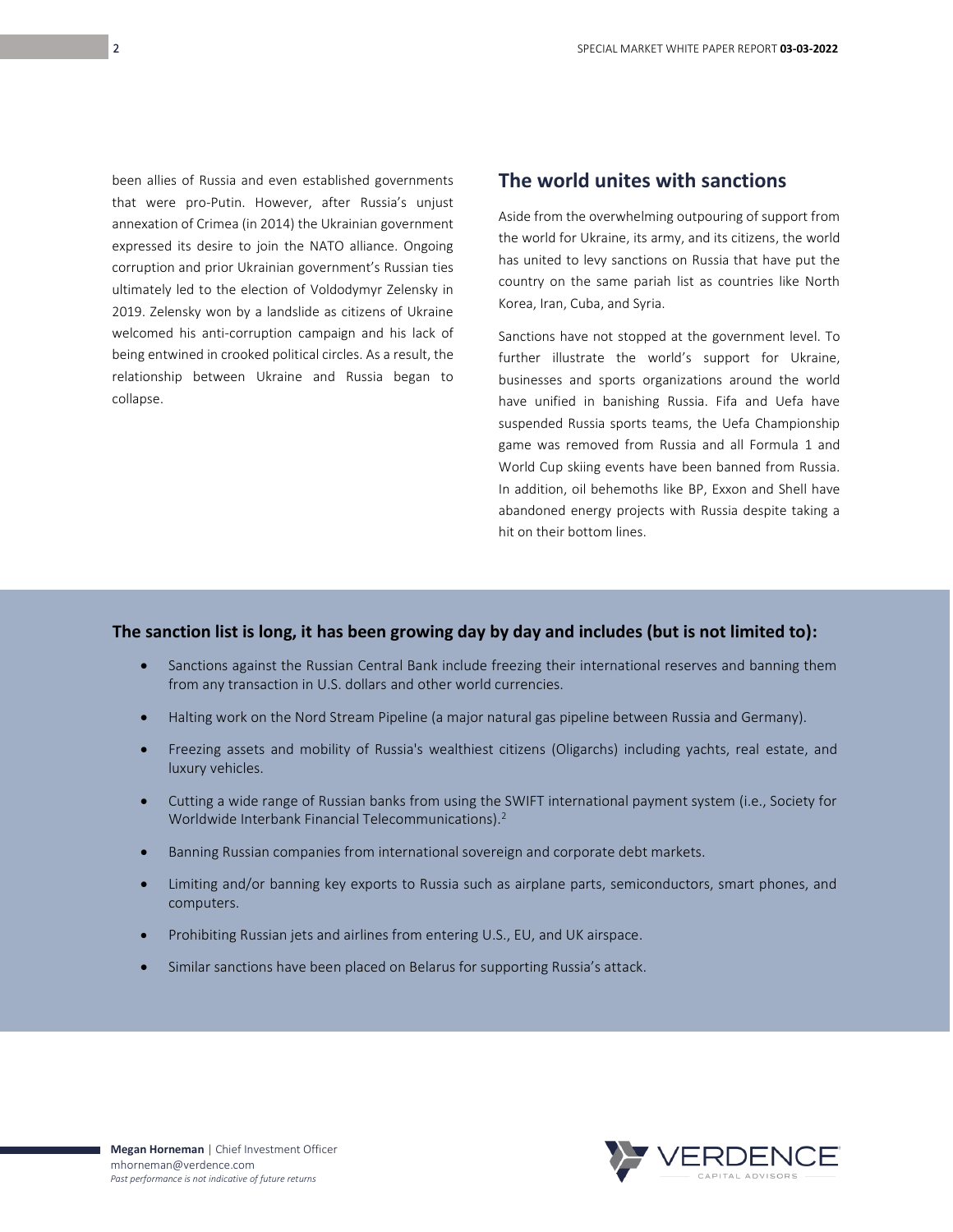



## **What will sanctions do to Russia?**

Sanctions have historically been met with mixed opinions amongst political leaders as to their effectiveness. However, it is the first line of defense in trying to reign in an unjustified military operation. For those not familiar with the severity of some of these sanctions, they are deep and will likely have a detrimental impact on the Russian economy. The sanctions are ultimately isolating Russia from working in international currencies, global equity, and debt markets, severely restricting the flow of capital, and ousting the wealthiest Russians from the rest of the world, many of whom have enjoyed the privilege of multiple visas. The sanctions thus far have caused Russia's currency (the Russian Ruble) to fall to a record low and is now worth less than a penny versus the U.S.

dollar. Their central bank has been forced to intervene to stabilize the banking system, but the most recent sanctions are limiting the Bank's ability to stem a collapse. The Russian Stock Exchange (the MOEX Index) has closed for multiple days after experiencing losses of more than 50%. **(Chart 1).** The debt of the sovereign nation is basically worthless, and the run on Russian banks has begun. Unfortunately, whether it is because some of these sanctions are just beginning to be felt, or some will not immediately be felt or perhaps that Putin falsely believes he has enough reserves to withstand the sanctions, he has not stepped back from his aggression against Ukraine.

#### Chart 1

#### Russia Equity Markets Deteriorate

Estimate Data as of February 25, 2022. Source: Bloomberg Finance LP, Verdence Capital Advisors.



Russia MOEX Index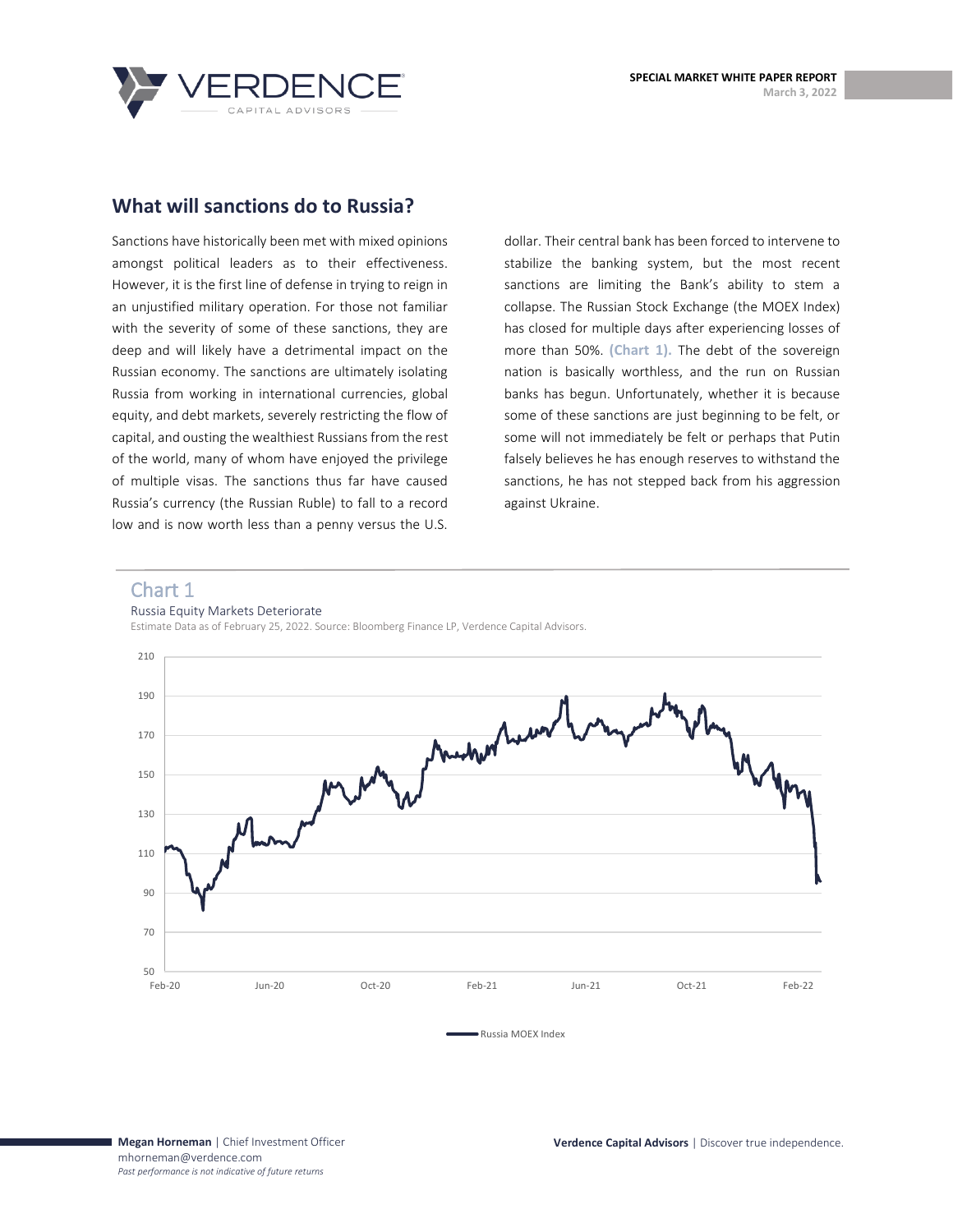

# **What does the conflict mean for global growth?**

Different areas of the world will be impacted by differing degrees due to the recent geopolitical instability and global sanctions. Trade between Russia and the rest of the world outside of energy is relatively small (as a percent of world trade); nonetheless select countries will be more impacted by the isolation of Russian banks and businesses than others. Russia's biggest contribution to the world is energy. As of now, the energy sector in Russia has escaped most sanctions, so energy is still flowing to its biggest trading partners which includes Europe. However, that has not stopped a surge in energy prices and other commodities that are heavily exported from Ukraine and Russia (e.g., wheat). **(Chart 2).**

This will impact consumers around the world through testing sentiment and reducing spending power. The degree of its impact will depend on how long energy prices sustain elevated levels and what future actions, if any, will be taken against Russia's energy exports. This inevitably will result in some reduction in GDP, not just in the U.S. but also internationally. Those regions where consumers spend more of their disposable income on commodity related products will be impacted more (e.g., emerging market countries) as will those that rely on Russia for select trade (e.g., Europe and its energy dependency). However, it is important to remember that before the crisis unfolded the pace of economic growth in the U.S. and internationally was expected to be robust. Therefore, these economies can withstand some degree of reduction in GDP without causing an immediate recession. Within

#### Chart 2

Commodities Surge on Tensions

Data as of March 1, 2022. Source: Bloomberg Finance LP, Verdence Capital Advisors.



■ YTD Return of Commodities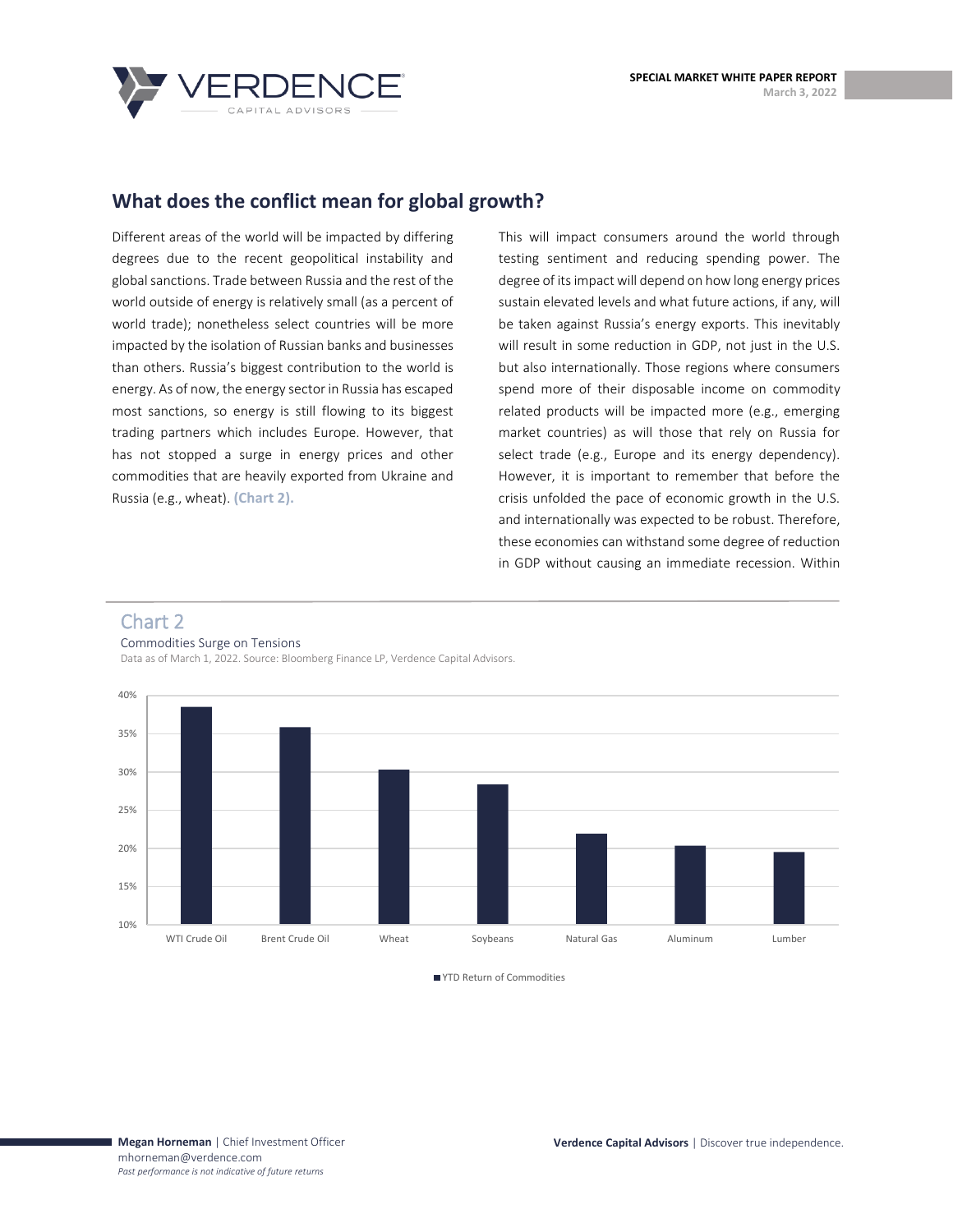the U.S., the consumer balance sheet remains strong with net worth at a record high, wages are rising, and Americans are coming back to the labor force. Unfortunately, the impact will be greater for lower income households who spend a larger portion of disposable income on food and energy.

The surge in commodity prices will also impact inflation. Inflation was a problem before Russia's insurgence and will continue to be an issue through 2022 at a minimum, especially as commodity prices remain elevated. Inflation expectations around the world increased as the invasion started. **(Chart 3).** In addition, any further disruptions to the supply chain can also exacerbate the inflation dilemma.

## Chart 3

#### Global Inflation Expectations Surging

Data is 10YR inflation breakeven rates by country as of March 2, 2022. Source: Bloomberg Finance LP, Verdence Capital Advisors.



**Megan Horneman** | Chief Investment Officer mhorneman@verdence.com *Past performance is not indicative of future returns*

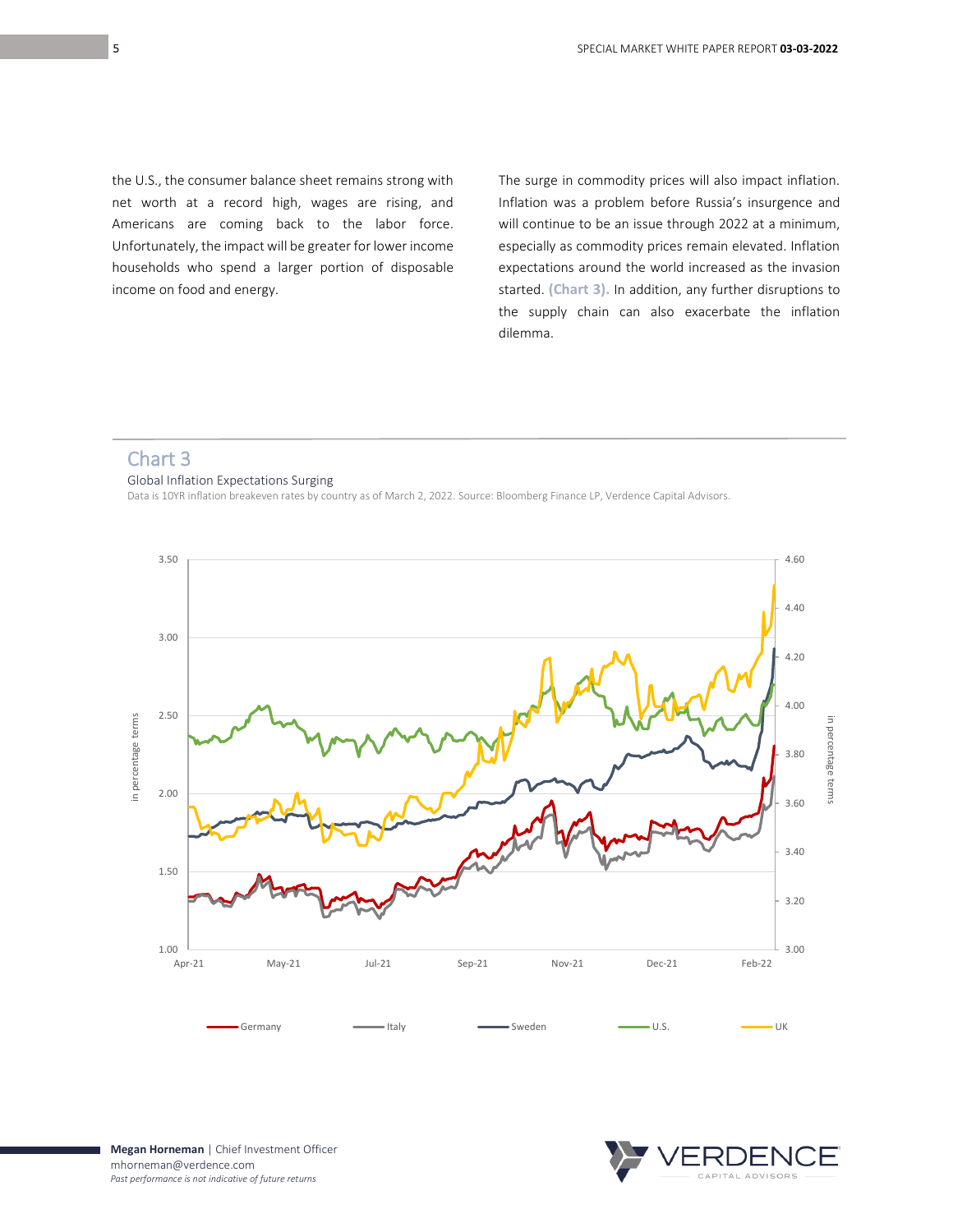#### **Will geopolitics change the central bank course?**

The Federal Reserve is unlikely to change its course due to geopolitical events beyond their control. Instead, the Fed will focus on its dual mandate, maximum employment, and price stability. The one impact the turmoil may have on the Fed is to give them the ability to raise rates gradually and not deliver a shock and awe rate hike to the markets in March (25 bps instead of 50 bps). An aggressive initial hike was priced in before the invasion. A gradual approach can let them evaluate the impact to economic growth of sanctions and ongoing geopolitical turmoil as

### **View on asset allocation given current geopolitical events**

We are regularly monitoring all our portfolios and assessing the environment in relation to each client's risk tolerance. The first question we ask ourselves in times of exogenous events that fuel unnerving levels of volatility is if it has changed our fundamental outlook for economic growth and corporate earnings. The answer is no. We are maintaining our long-term outlook for portfolios (18-24 months) and believe that the situation between Russia and Ukraine will not have a lasting impact on our longterm outlook. In fact, history suggests these geopolitical events tend to be short lived and often present buying opportunities for equity investors. The only change to our view on global growth because of Russia is that the level of growth may not be as high as was expected coming into 2022 but we are not calling for a recession. Therefore, our constructive outlook for equities remains intact. While select sectors may benefit (e.g., energy, defense, industrials) from the turmoil in the short run at the expense of others (e.g., consumer discretionary) we do not believe this will have a long-lasting impact on overall corporate earnings.

2022 unfolds. We do not rule out a more aggressive approach later this year or in 2023 as we move past the current market instability and the Fed assesses the inflation environment.

This may alter the timeline of the European Central Bank as Europe's economy is much more reliant on Russia through energy commodities and its proximity than other developed economies. However, we believe it may just push the inevitability of rate hikes to 2023.

What the last few weeks can remind investors is the importance of a well-diversified portfolio. Bonds, which have been an unloved investment in 2021 through early 2022, have served their purpose as a portfolio diversifier. In addition, having a well-diversified allocation across equity regions and equity styles has cushioned the losses in portfolios. What recent market moves have also taught investors is the dangers of letting emotions take over reason and locking in losses at times of high volatility. Keep in mind, volatility can move both ways. In recent weeks we have seen deep daily losses in equities and then tremendous daily rebounds that an investor would have missed out on if they sold when the market was down. Trying to trade around daily market moves, especially in this environment is risky and can threaten long term investment success.



**Megan Horneman** | Chief Investment Officer mhorneman@verdence.com *Past performance is not indicative of future returns*